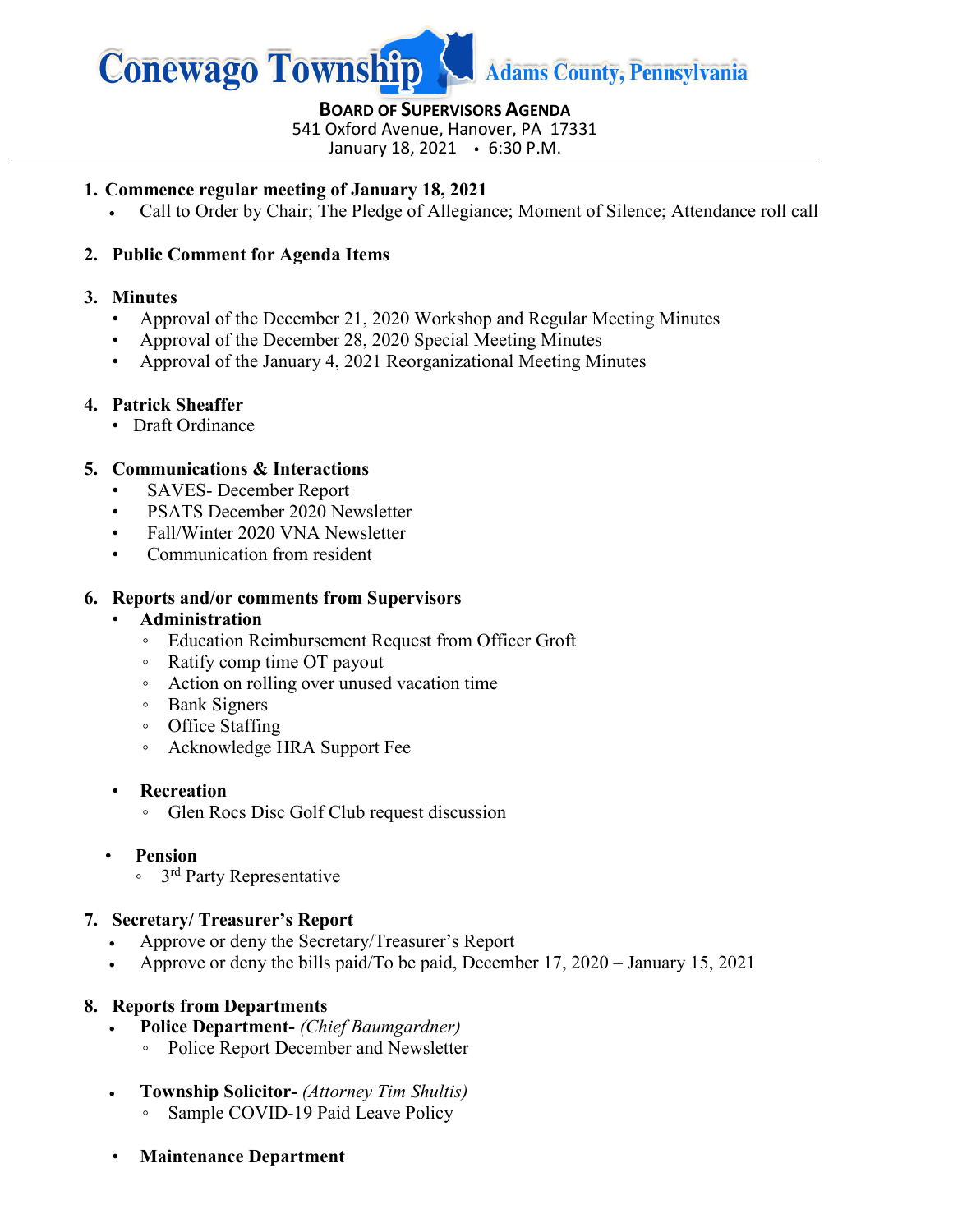

**BOARD OF SUPERVISORS AGENDA** 541 Oxford Avenue, Hanover, PA 17331 January 18, 2021 6:30 P.M.

- Report
- **Municipal Authority**
	- Report December 2020 to January 2021

# **9. Code Enforcement**

- Monthly report from Zoning/Code Enforcement Officer dated January 13, 2021
- 2020 year end Zoning/Code Enforcement Officer Report
	- Need a motion to approve or deny the 2020 year end Zoning/Code Enforcement Officer Report.
- Notification from DEP stating it is projected that the Township will receive \$34,959.66 for the 2019 Recycling Performance Grant Application within the next few weeks.

# **10. Subdivision & Land Development**

- Planning Commission draft meeting minutes for the January 7, 2021 meeting.
- **Residence on Church - Preliminary/Final Land Development Plan** A waiver requesting relief from Section 135-16.E(5), to not require a Park & Recreation Report. Recommended by the Planning Commission.
	- Need a motion to approve or deny the waiver request from Section 135-16.E(5), to not require a Park & Recreation Report.

 A waiver requesting relief from Section 135-11 to allow the plan to be submitted as a Preliminary/Final Plan.Recommended by the Planning Commission.

- Need a motion to approve or deny the waiver request from Section 135-11 to allow the plan to be submitted as a Preliminary/Final Plan.
- Plan action deadline of March 3, 2021. No plan action needed.

# • **370 Church Street –Bobcat - Preliminary/Final Land Development Plan**

A waiver requesting relief from Section 135-11 to allow the plan to be submitted as a Preliminary/Final Land Development Plan. Recommended by the Planning Commission.

◦ Need a motion to approve or deny the waiver request from Section 135-11 to allow the plan to be submitted as a Preliminary/Final Land Development Plan.

 A waiver requesting relief from Section 135-32.F to not require the parking lot and loading areas to be constructed and maintained to the street improvement specifications. Recommended by the Planning Commission.

◦ Need a motion to approve or deny the waiver request from Section 135-32.F to not require the parking lot and loading areas to be constructed and maintained to the street improvement specifications.

 A waiver requesting relief from Section 135-32.S to not require interior landscaping in a parking lot containing 20 or more parking spaces. Recommended by the Planning Commission.

◦ Need a motion to approve or deny the waiver request from Section 135-32.S to not require interior landscaping in a parking lot containing 20 or more parking spaces.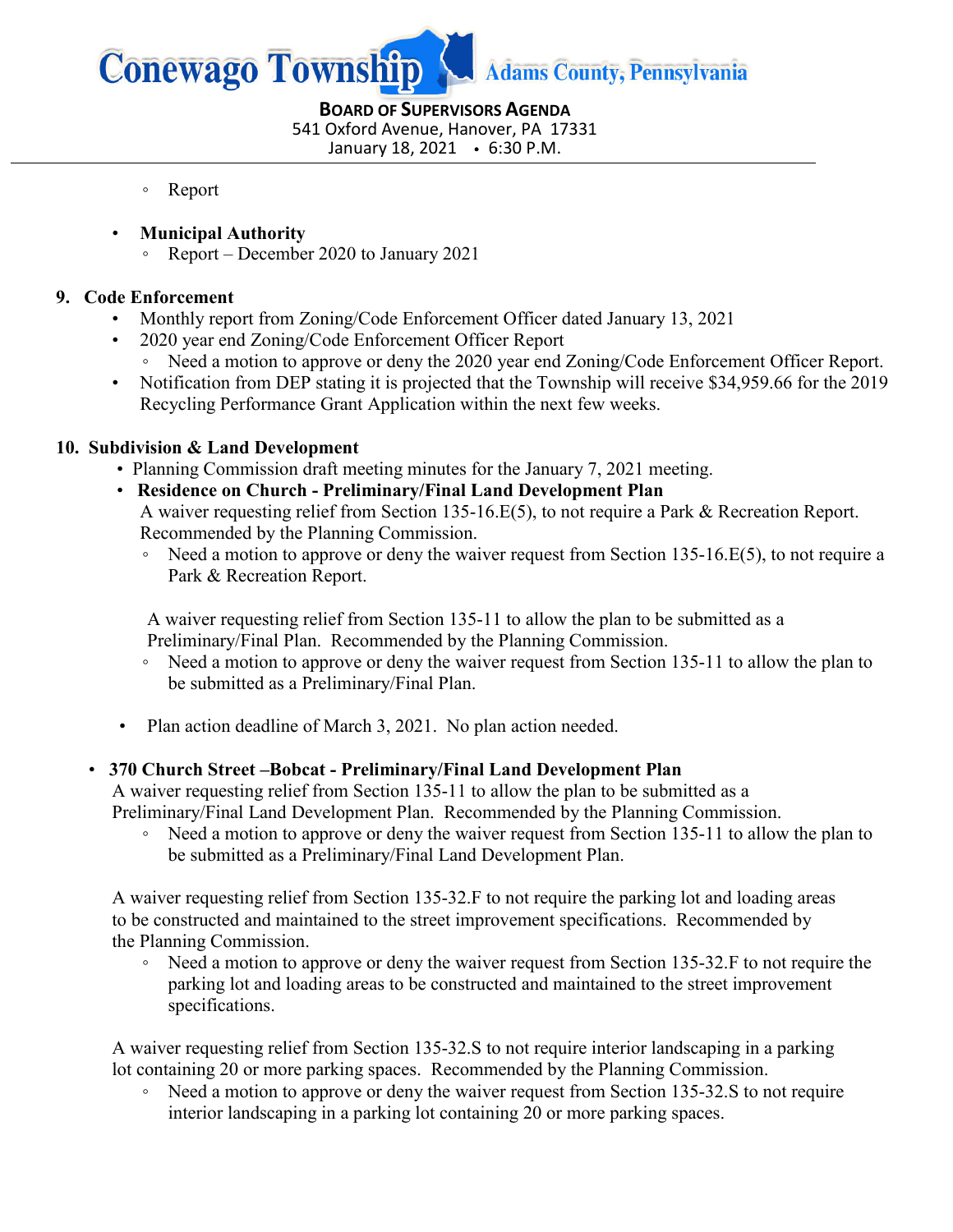

**BOARD OF SUPERVISORS AGENDA** 541 Oxford Avenue, Hanover, PA 17331 January 18, 2021 6:30 P.M.

 A waiver requesting relief from Section 135-43.F to allow a different species of evergreen for the use of screening on their site. The species requested to use is the Green Giant Arborvitae. Recommended by the Planning Commission.

◦ Need a motion to approve or deny the waiver request from Section 135-43.F to allow a different species of evergreen for the use of screening on their site. The species requested to use is the Green Giant Arborvitae.

 The Planning Commission made a motion to recommend to the Board of Supervisors to Conditionally approve the Preliminary/Final Land Development Plan and Resolution 2021-F with the following conditions;

- 1. The Township Engineers review letters dated December 31, 2020 shall be satisfied.
- 2. At the September 3, 2020 Planning Commission meeting, there was discussion between the Designer, the Applicant, and the adjacent property owner related to the proposed screening and landscaping, such as placement of trees, fence location, fence slats, etc.. The Township request the Applicant provide additional information regarding the outcome of these discussions and as warranted, additional details and notes on the plan.
- Need a motion to approve or deny the Preliminary/Final Land Development Plan and Resolution 2021-F with the conditions listed above.

The Planning commission is recommending to the Board of Supervisors to authorize the Township Engineer and the Township Zoning Officer to review current upstream stormwater facilities east of Church Street.

- Need a motion to approve or deny to authorize the Township Engineer and the Township Zoning Officer to review current upstream stormwater facilities east of Church Street.
- **214 Ram Drive – Preliminary/Final Land Development Plan** Plan action deadline date of March 16, 2021. No action needed.

# • **60 Ram Drive – Preliminary/Final Land Development Plan**

Plan action deadline date of March 16, 2021. No action needed.

This project went through a Zoning Hearing for a variance for relief from Section 155-22.E, Maximum Floor Area Ratio of 25%. The Planning Commission is recommending the Board of Supervisors to authorize the Township Solicitor to prepare an amendment to the ordinance eliminating the term Maximum Floor Area Ratio as it doesn't comply with the ordinance.

- Need a motion to approve or deny the request to authorize the Township Solicitor to prepare an amendment to the ordinance eliminating the term Maximum Floor Area Ratio.
- **Arrows Pointe – Preliminary Subdivision Plan** Plan action deadline date of March 31, 2021. No action needed.
- **Chapel Meadows – Preliminary/Final Land Development Plan**